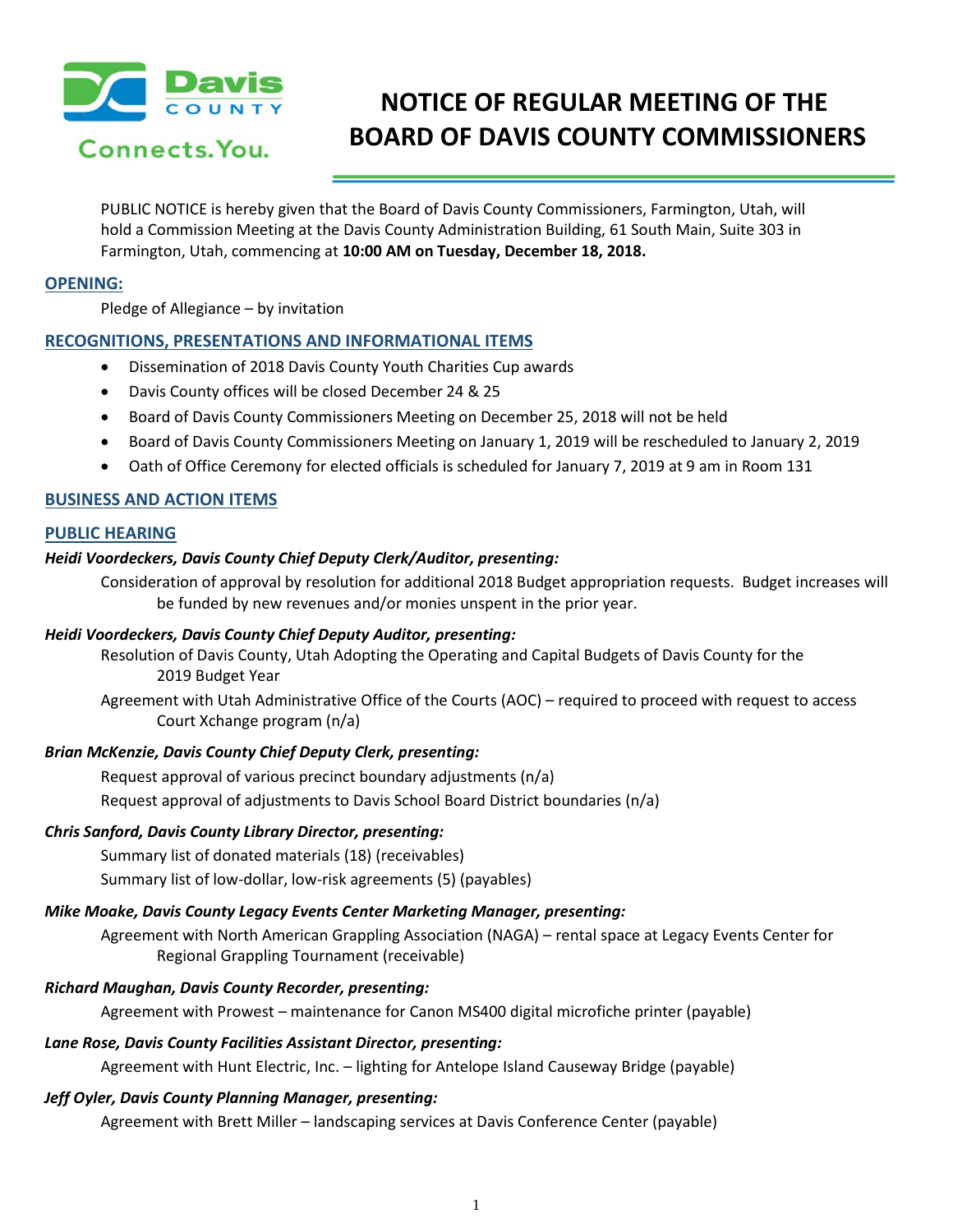## *Brian Hatch, Davis County Health Director, presenting:*

Resolution approving the inter-local agreement between Davis County Health Department and Weber State University to update and maintain a Utah Centralized Emission Database for the I/M Counties in the State of Utah

Interlocal agreement between Davis County Health Department and Weber State University – update and maintain a Utah Centralized Emission Database for the I/M Counties in the State of Utah (payable)

## *Mark Langston, Davis County Information Systems Director, presenting:*

Agreement with Tonaquint Data Center, Inc. – hosted off-site data storage (payable) Request approval of revised Information Systems Policies (n/a)

# *Chief Deputy Ty Berger, Davis County Sheriff's Office, presenting:*

Agreement with Axon – plan for Taser 60s and X26P holsters (payable)

Agreement with Waste Management of Utah – non-hazardous waste removal from Justice Complex (payable)

## *Mack McDonald, Davis County Facilities Director, presenting:*

Purchase and Sale Agreement with Clearfield Community Development and Renewal Agency – trade Davis County Library North Branch Property for Clearfield Community Development and Renewal Agency property for Davis County North Library Branch (payable/receivable)

Lease Agreement with Clearfield Community Development and Renewal Agency for Clearfield North Branch Library (payable)

# *Todd Utzinger, Davis County Legal Defender Coordinator, presenting:*

Agreement with William Albright – Indigent Defense Legal Services (payable) Agreement with Clyde Markley Arrington – Indigent Defense Legal Services (payable) Agreement with Matthew Brass – Indigent Defense Legal Services (payable) Agreement with Logan R. Bushell – Indigent Defense Legal Services (payable) Agreement with Ryan Bushell – Indigent Defense Legal Services (payable) Agreement with Ron Fujino – Indigent Defense Legal Services (payable) Agreement with Rich Gallegos – Indigent Defense Legal Services (payable) Agreement with Julie George – Indigent Defense Legal Services (payable) Agreement with Erin Hill – Indigent Defense Legal Services (payable) Agreement with Nicole McBride – Indigent Defense Legal Services (payable) Agreement with Michael Murphy – Indigent Defense Legal Services (payable) Agreement with Jason Richards – Indigent Defense Legal Services (payable) Agreement with Loni Sarofolean – Indigent Defense Legal Services (payable) Agreement with Todd Sessions – Indigent Defense Legal Services (payable) Agreement with Scott Wiggins – Indigent Defense Legal Services (payable)

### *Stephen Lyon, Davis County Grant Administrator, presenting:*

Request approval of Davis County Community Development Block Grant Administrative Policies (n/a) Subgrantee agreement with Bountiful Community Food Pantry – Community Development Block Grant (CDBG) 2017-18 funding for the Pantry Packs and Pantry Smiles programs and construction of a covered awning (payable)

Subgrantee agreement with Bountiful Community Food Pantry – Community Development Block Grant (CDBG) 2018-19 funding for the Pantry Pack, Pantry Smiles/Vision programs, case management services and building improvements (payable)

Subgrantee agreement with Big Brothers Big Sisters of Utah – Community Development Block Grant (CDBG) 2018-19 funding for operational expenses for Utah One-to-One Youth Mentoring Program (payable)

Subgrantee agreement with Davis Community Housing Authority – Community Development Block Grant (CDBG) 2017-18 funding for operational expenses for Down Payment Assistance, Roof Repair and Emergency Home Repair Programs (payable)